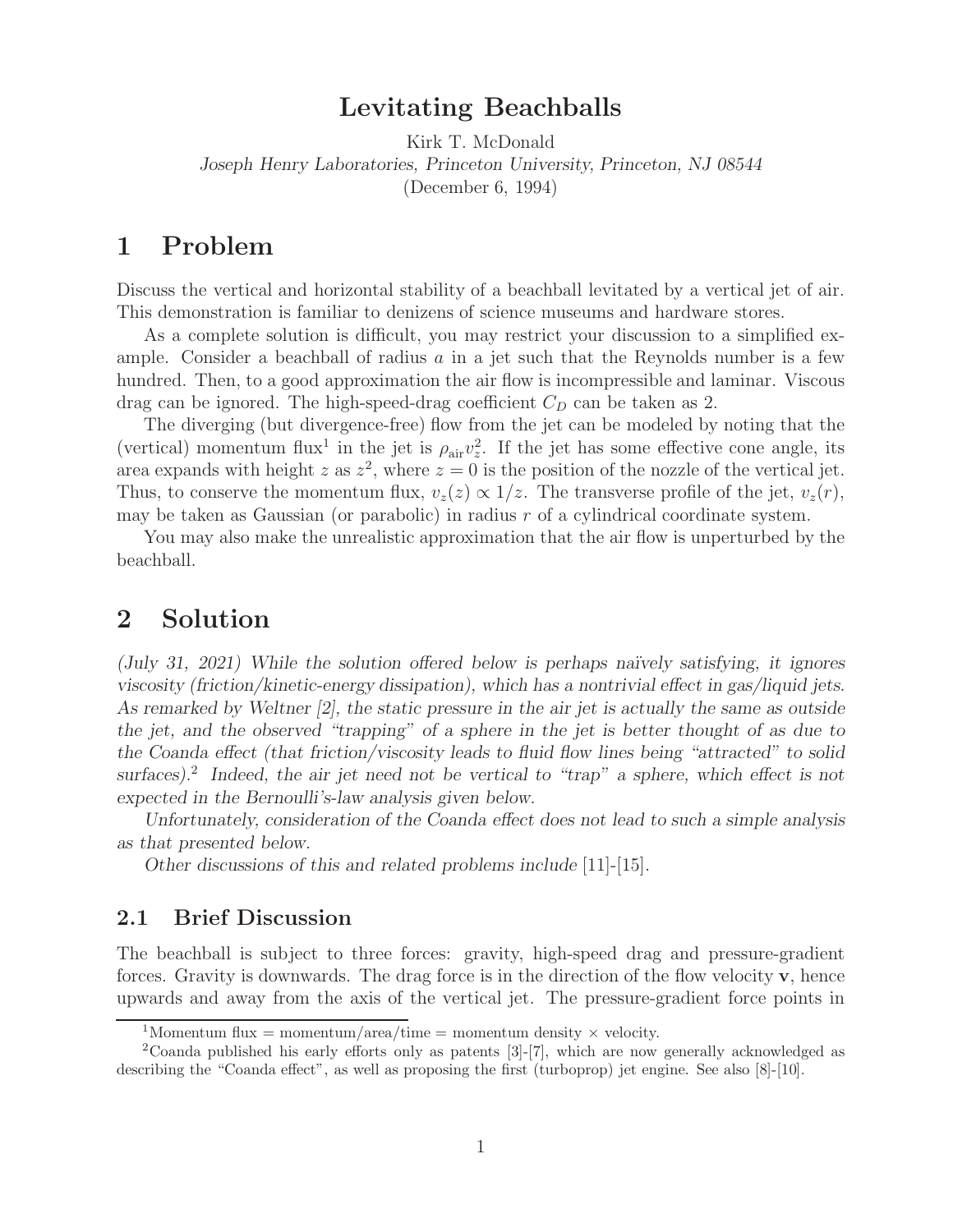the direction of lower pressure, *i.e.*, the direction of higher  $v^2$  according to Bernoulli's law; hence, downwards and towards the axis of the jet.

For levitation to occur, the high-speed drag force must be large enough to counteract gravity and the pressure-gradient force. If so, we anticipate that vertical motion in the vicinity of the equilibrium point is stable. The situation for horizontal motion is less clear,since the (large) drag force destabilizes the equilibrium.

In the model discussed below, we find that the equilibrium is stable against vertical perturbations if the jet is reasonably well collimated.

## **2.2 The Model**

We work in cylindrical coordinates  $(r, z)$  with the z axis vertical.

In this problem, we are concerned with the flow on or near the z axis, where  $v_r \ll v_z$ . While a first approximation will suffice for  $v_r$ , we need a second approximation for  $v_z$ . To second order, the dependence of  $v<sub>z</sub>$  on radius r can be approximated by a Gaussian, or by a parabola,

$$
v_z \approx \frac{A}{z} e^{-r^2/2\beta^2 z^2} \approx \frac{A}{z} \left( 1 - \frac{r^2}{2\beta^2 z^2} \right),
$$
 (1)

where A is a constant of dimensions length  $\times$  velocity and  $\beta$  is the root-mean-square cone angle of the jet. For what it's worth, the jet momentum that crosses a surface of constant  $z$ each second is  $J_z = \int 2\pi r dr \rho_a v_z^2(r, z) = \pi \rho_a A^2 \beta^2$  where  $\rho_a$  is the density of air.<br>We determine us by requiring that  $\nabla_x y = 0$  which holds assuming air to be

We determine  $v_r$  by requiring that  $\nabla \cdot \mathbf{v} = 0$ , which holds assuming air to be incompressible. Thus,

$$
\frac{1}{r}\frac{\partial (rv_r)}{\partial r} = -\frac{\partial v_z}{\partial z} \approx \frac{A}{z^2} \left( 1 - \frac{3r^2}{2\beta^2 z^2} \right),\tag{2}
$$

which integrates to,

$$
v_r \approx \frac{Ar}{2z^2} \left( 1 - \frac{3r^2}{4\beta^2 z^2} \right). \tag{3}
$$

Our model is a simplified version of Schlichting's (1933) solution for the laminar flow from a circular nozzle [1],

$$
v_z = \frac{A}{z} \frac{1}{\left(1 + Br^2/z^2\right)^2} \approx \frac{A}{z} \left(1 - 2Br^2/z^2\right)^2,\tag{4}
$$

$$
v_r = \frac{Ar}{2z^2} \frac{1 - Br^2/z^2}{\left(1 + Br^2/z^2\right)^2} \approx \frac{Ar}{2z^2} \left(1 - 3Br^2/z^2\right)^2. \tag{5}
$$

Our model agrees with the approximate form of Schlichting's on identifying  $B = 1/4\beta^2$ .

In the present problem, we only need the first approximation for the radial velocity profile,

$$
v_r \approx \frac{Ar}{2z^2}.\tag{6}
$$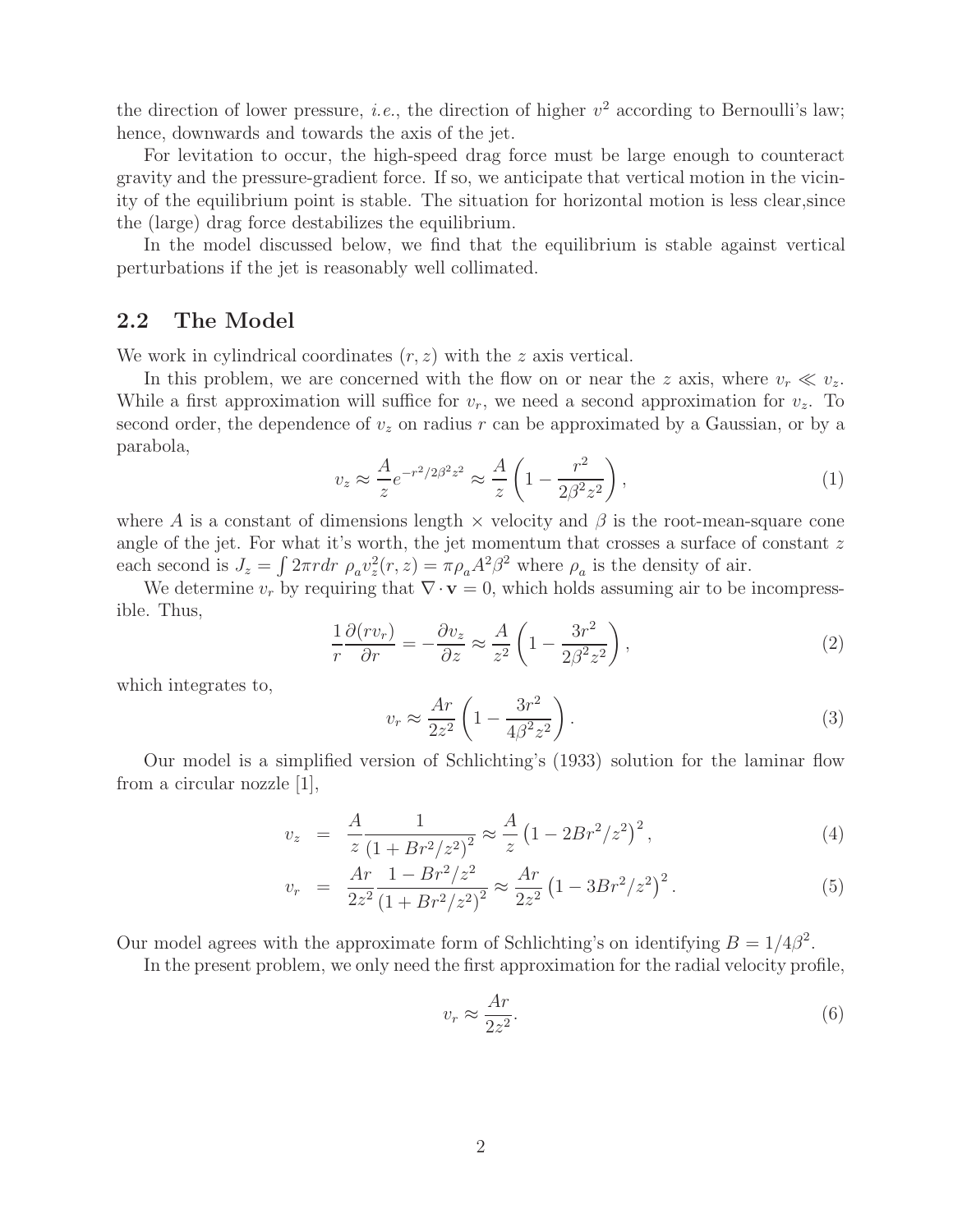## **2.3 The Three Forces on the Ball**

### **2.3.1 Gravity**

$$
\mathbf{F}_g = -mg\hat{\mathbf{z}} = -\frac{4}{3}\pi a^3 \rho_b g\hat{\mathbf{z}},\tag{7}
$$

where  $\rho_b$  is the density of the ball.<sup>3</sup>

#### **2.3.2 High-Speed Drag**

$$
\mathbf{F}_{\text{drag}} = \frac{C_D}{2} \rho_a \pi a^2 v^2 \hat{\mathbf{v}},\tag{8}
$$

where  $\rho_a$  is the density of the air and velocity **v** is evaluated at the center of the ball using the sec (1) and (6). We take  $C_1/2 = 1$  in our regime. the eqs. (1) and (6). We take  $C_D/2 = 1$  in our regime.

#### **2.3.3 Pressure-Gradient Effects**

We again suppose that the ball does not perturb the pressure distribution. The net force in some direction **u** on the ball due to the pressure variation can be calculated using a spherical coordinate system centered on the ball, with angle  $\theta$  measured with respect to the u-axis,

$$
F_{\nabla P} = -a^2 \int_{-1}^1 d\cos\theta \int_0^{2\pi} d\phi \ P(a,\theta,\phi)\cos\theta.
$$
 (9)

We ignore the dependence of P on  $\phi$  and approximate

$$
P(a, \theta, \phi) \approx P(0) + P'(0)a \cos \theta + \dots \tag{10}
$$

where the derivative is with respect to  $u = a \cos \theta$ . Then,

$$
F_{\nabla P} = -\frac{4}{3}\pi a^3 P' + \dots \tag{11}
$$

We relate pressure to velocity by Bernoulli's equation (ignoring the gravitational pressure difference),

$$
P + \frac{1}{2}\rho_a v^2 = P_0,\tag{12}
$$

where  $P_0$  is the atmospheric pressure far from the jet. Hence,

$$
F_{\nabla P, u} = \frac{2}{3}\pi a^3 \rho_a \frac{\partial v^2}{\partial u} + \dots
$$
 (13)

<sup>&</sup>lt;sup>3</sup>We neglect the buoyant force  $4\pi a^3 \rho_b g^2/3$  on the ball, supposing that  $\rho_a \ll \rho_b$ .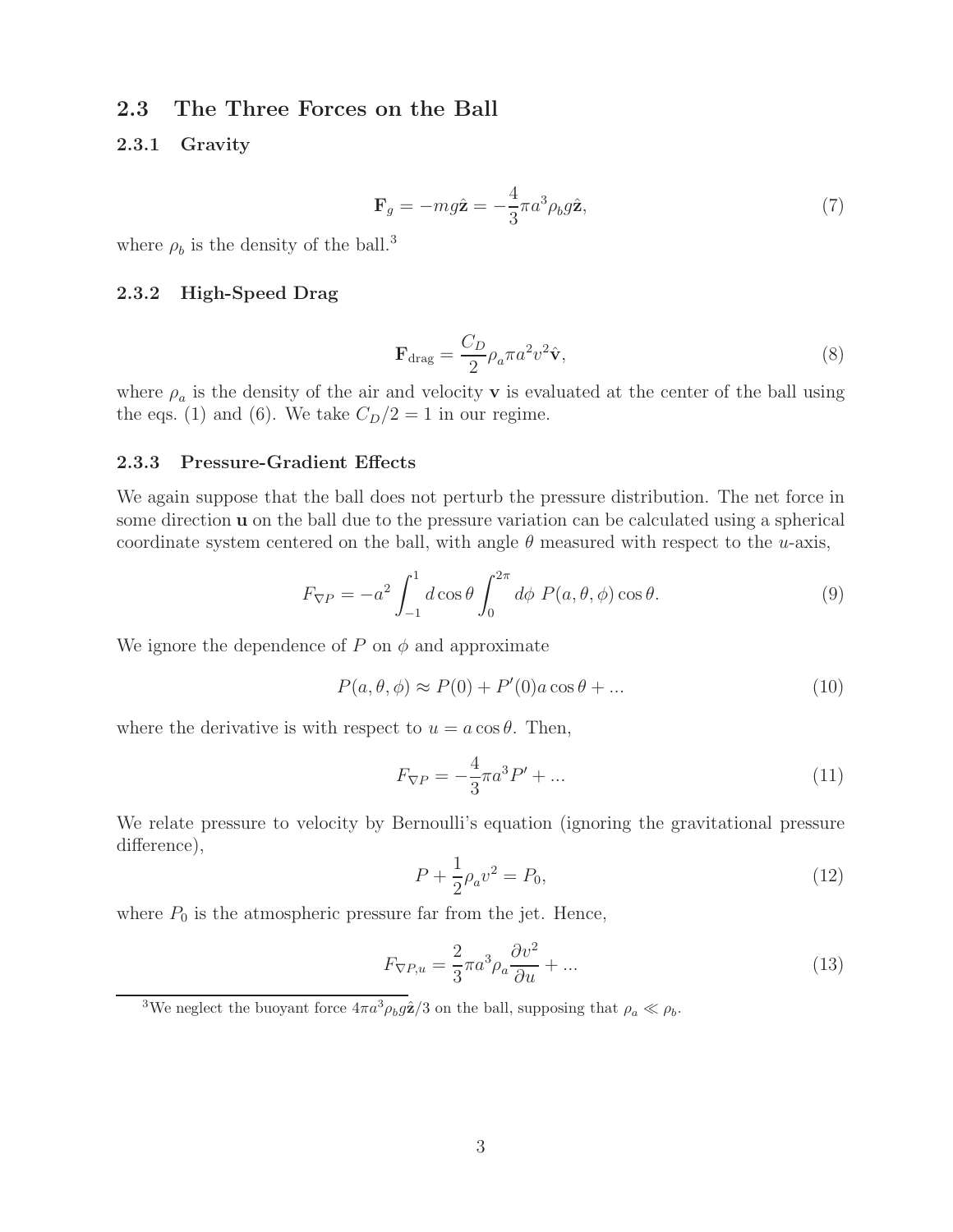## **2.4 The Equilibrium Point**

Clearly, an equilibrium point lies on the z axis above the jet, so we take  $u = z$  and write,

$$
F_z(z) = F_g + F_{\text{drag},z} + F_{\nabla P, z} = -\frac{4}{3}\pi a^3 \rho_b g + \pi a^2 \rho_a v^2 + \frac{2}{3}\pi a^3 \rho_a \frac{dv^2}{dz}
$$
(14)

Along the axis, the flow is given by (1) as  $v^2 = A^2/z^2$ , so,

$$
F_z(z) = -\frac{4}{3}\pi a^3 \rho_b g + \frac{\pi a^2 A^2 \rho_a}{z^2} - \frac{4\pi a^3 A^2 \rho_a}{3z^3}.
$$
 (15)

The equilibrium height  $z_0$  then satisfies,

$$
\frac{1}{z_0^2} \left( 1 - \frac{4a}{3z_0} \right) = \frac{4a\rho_b g}{3A^2 \rho_a}.
$$
\n(16)

The lefthand side of this equation must be positive, so the equilibrium height  $z_0$  must be greater than  $4a/3$  above the jet nozzle. If the ball is too heavy, it just falls onto the nozzle in our approximation. In practice, as the ball comes very close to the nozzle, the perturbations in the flow cannot be ignored, and an equilibrium might still be possible.

## **2.5 Vertical Oscillations about Equilibrium**

As usual, we expand,

$$
F_z(z) = F'(z_0)(z - z_0) + \dots \tag{17}
$$

If  $F'(z_0)$  is negative then the vertical motion is stable, with oscillations about equilibrium at frequency  $\omega = \sqrt{-F'(z_0)/m}$ . From (15) we find,

$$
F'(z_0) = -\frac{2\pi a^2 A^2 \rho_a}{z_0^3} \left(1 - \frac{2a}{z_0}\right). \tag{18}
$$

It appears that the vertical equilibrium is stable only for  $z_0 \gtrsim 2a$ , a slightly stronger condition than (16) that the equilibrium exist.

## **2.6 Stability of Horizontal Motion**

The horizontal force on the ball in the plane  $z = z_0$  is,

$$
F_r(r, z_0) = F_{\text{drag},r} + F_{\nabla P,r} = \pi a^2 \rho_a v v_r + \frac{2}{3} \pi a^3 \rho_a \frac{\partial v^2}{\partial r},\tag{19}
$$

using (8) and (13). We are only interested in small perturbations away from the axis  $r = 0$ , so we keep terms in  $F_r$  only to order  $r/z$ , corresponding to order  $r^2/z^2$  in  $v^2$ . Then,

$$
v^2 = v_z^2 + v_r^2 \approx \frac{A^2}{z^2} \left( 1 - \frac{r^2}{\beta^2 z^2} + \frac{r^2}{4z^2} \right),\tag{20}
$$

$$
\frac{\partial v^2}{\partial r} \approx -\frac{2A^2r}{\beta^2 z^4} \left(1 - \frac{\beta^2}{4}\right),\tag{21}
$$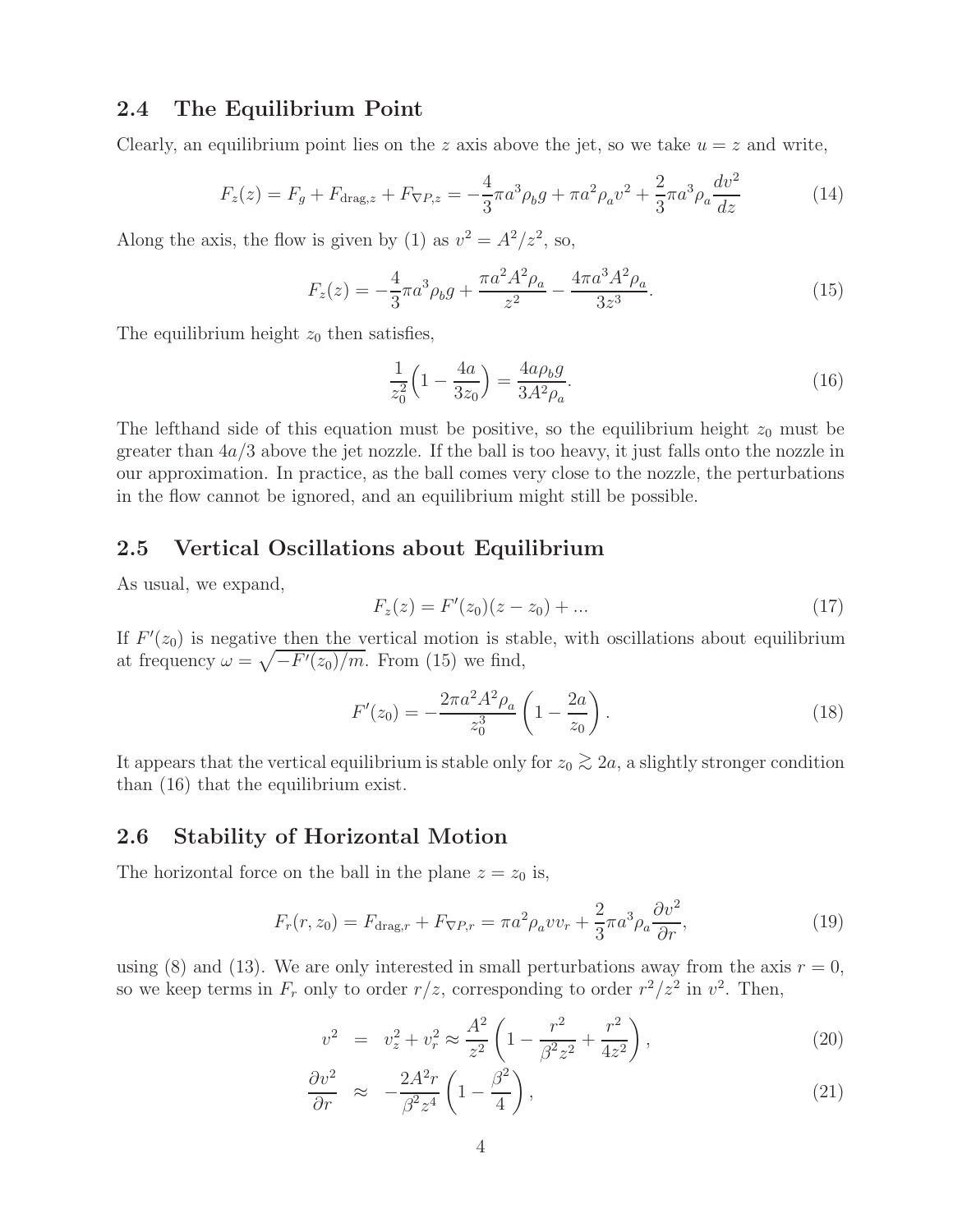from  $(1-6)$ , and,

$$
vv_r \approx \frac{A^2r}{2z^3}.\tag{22}
$$

Combining (19-22),

$$
F_r(r, z_0) \approx -\frac{4\pi a^3 A^2 \rho_a r}{3\beta^2 z_0^4} \left(1 - \frac{\beta^2}{4} - \frac{3\beta^2 z_0}{8a}\right). \tag{23}
$$

In our model,  $\beta$  is the cone angle of the jet, so  $\beta \lesssim 1$ ; otherwise we could hardly speak of a<br>intellectually speak of a speak of a speak of the speak of the speak of the speak of the speak of a speak of the speak o jet. Hence, the term  $\beta^2/4$  will not cause instability by itself. The term  $3\beta^2z_0/8a$  could lead to instability if  $z_0 \gg a$ , *i.e.*, for equilibrium points very far above the jet nozzle. Since  $\beta z_0$  is the radius of the jet at height  $z_0$ , we must have  $\beta z_0 \gtrsim a$  for the ball to be within the jet, so the model is meaningful. If we take  $\beta z_0 \approx 2a$  as the working regime, then  $3\beta^2 z_0/8a \approx 3\beta/4$ . Furthermore, (23) indicates that there would be horizontal stability for any value of  $\beta$  less than 1, *i.e.*, for all reasonable jets.

The frequencies of the horizontal and vertical oscillations are typically not the same, and result in a "jumpy" appearance to the motion of a levitating beachball. For  $z_0 \gg a$  and  $\beta z_0 = ka$ , the ratio of frequencies is,

$$
\frac{\omega_{\text{horiz}}}{\omega_{\text{vert}}} \approx \frac{1}{k} \sqrt{\frac{2z_0}{3a}}.\tag{24}
$$

This can be close to unity, for example, with  $z_0 = 6a$  and  $\beta z_0 = 2a$ .

Among the possibilities for the orbit of the horizontal oscillations is a circle.

# **References**

- [1] H. Schlichting, *Boundary Layer Theory*, 7th ed. (McGraw-Hill, 1979), sec. XI.a.2, http://kirkmcd.princeton.edu/examples/fluids/schlichting\_79.pdf
- [2] K. Weltner, *Misinterpretations of Bernoulli's Law* (Jan. 6, 2011), http://kirkmcd.princeton.edu/examples/fluids/weltner\_bernoulli\_11.pdf
- [3] H. Coanda, *Propulseur*, French patent 416541 (Oct. 22, 1910; filed May 30, 1910), http://kirkmcd.princeton.edu/examples/patents/coanda\_fr416541\_10.pdf
- [4] H. Coanda, *Proc´ed´e d'exploration du spectre a´erodynamique et dispositifs en permettant la r´ealisation*, French patent 438964 (June 1, 1912; filed Mar. 27, 1911), http://kirkmcd.princeton.edu/examples/patents/coanda\_fr438964\_11.pdf
- [5] H. Coanda, *Perfectionments aux appareils d'aviation et plus particulièrment aux a´eroplanes `a centres distincts*, French patent 441144 (July 3, 1912; filed Mar. 19, 1911), http://kirkmcd.princeton.edu/examples/patents/coanda\_fr441144\_11.pdf
- [6] H. Coanda, *Device for Deflecting a Stream of Elastic Fluid Projected into an Elastic Fluid*, US patent 2052869 (Sept. 1, 1936; filed Apr. 19, 1935), http://kirkmcd.princeton.edu/examples/patents/coanda\_us2052869\_35.pdf